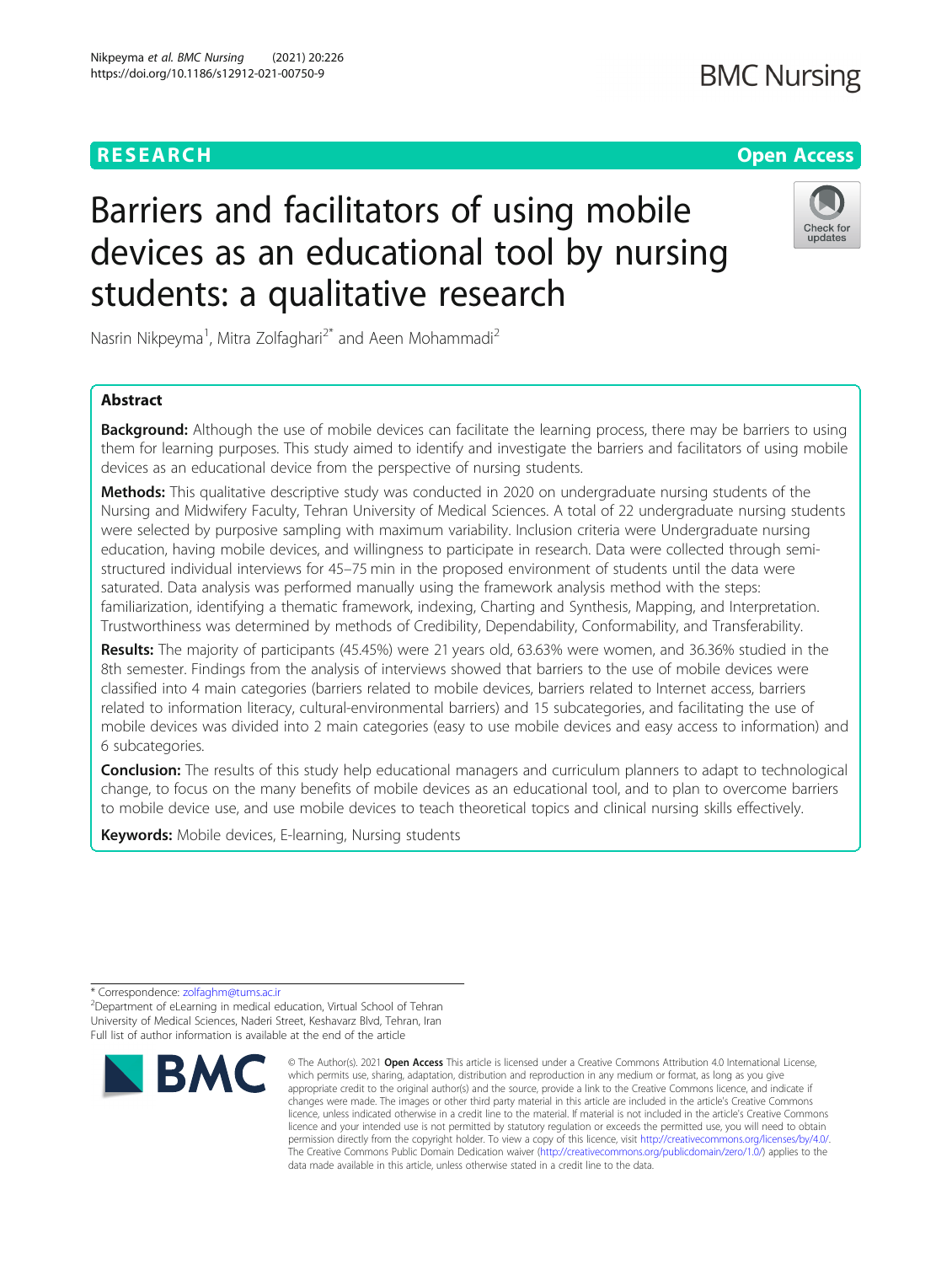# Background

E-learning is a process in which information and communication technologies are used to manage, design, present, select, exchange, guide, support, and develop learning. All the efforts of twenty-first-century universities are to be able to adapt to the waves of change, especially in the field of information technology. elearning, by focusing on human beings as active learners, can transform all forms of teaching and learning [[1](#page-9-0)].

Mobile learning is a new stage in the development of e-learning and distance learning. Mobile learning refers to any learning that is done through wireless mobile devices such as smartphones, mobile devices, and PCs and makes learning possible at any time and place. Although there are similarities between e-learning and mobile learning, mobile learning is somewhere beyond elearning [[2\]](#page-9-0).

The latest information needed in clinical work is usually available online but rarely is there a computer or laptop in the patient's bed. Therefore, there is a need for a mobile and practical device to access the correct information [\[3](#page-9-0)]. A mobile device is a small pocket and portable device whose functions, features, and capabilities are almost like a personal computer. Basic features of most mobile devices include storage for information, camera, notebook, calendar, calculator, word processor, wireless access to the Internet, and internal information networks. The operating systems of most mobile devices support many applications [\[4](#page-9-0), [5](#page-9-0)].

Mobile devices are increasingly used both in nursing education and clinical practice as a method of timely access to information and resources [[5,](#page-9-0) [6](#page-9-0)]. These efficient, flexible, and powerful tools can facilitate access to information and improve learning, increase efficiency, and save time [\[7\]](#page-10-0). Other benefits include reducing clinical errors and improving patient care [\[8](#page-10-0)]. The use of mobile devices helps to improve the clinical skills of nursing students, as part of nursing education. The use of these tools is based on student-centered philosophy and encourages students to think and be independent in learning [[9\]](#page-10-0). Mobile apps are used to access medication information, provide clinical reports, receive peer support, and communicate between faculty and students. Access to clinical guidelines, medication resources, videos, and podcasts can improve patient safety. In a study of undergraduate nursing students, it was found that they use mobile devices as useful tools in providing patient care and 80% of clinical nurses use smartphone applications to obtain medication information [\[10](#page-10-0)]. Koohestani et al. (2019) reported that health students consider mobile devices as tools to facilitate learning, take steps in different learning paths, promote scientific confidence and self-management of learning, that motivate learning, promote theoretical knowledge and acquire clinical skills [[11\]](#page-10-0). Despite the advantages of these devices in learning, there are some limitations for them, including practical and social limitations of these devices, such as poor access to the Internet in the clinical environment and lack of acceptance by patients and staff. Other obstacles such as lack of technical support, inability to keep the information confidential, and not having a mobile, damage or theft of the mobile were mentioned [[12\]](#page-10-0). Also, the quality of scientific software, lack of memory, and small screen for mobile devices should not be overlooked [\[8](#page-10-0)]. Research findings on the use of mobile devices by Ontario nurses have shown that nurses do not seek the information needed for clinical decisions from credible sources. Therefore, designing appropriate systems to provide the necessary information on time can improve the performance of evidence-based nursing in such environments, and the mobile device has this ability [[13](#page-10-0)].

Due to the advancement of technology and the use of new educational tools, it seems that the education of nursing students is also affected by this. Mobile devices can affect learning process the learning process of nursing students in some situations, it may present students with challenges that prevent them from learning. This study aims to investigate the barriers and facilitators of using mobile devices as an educational tool from the perspective of nursing students.

## **Methods**

This qualitative descriptive study was conducted in 2020 in Tehran. The study population was undergraduate nursing students of Tehran University of Medical Sciences. The inclusion criteria of this study were undergraduate nursing students, and having a mobile device, and using it as an educational tool. Participants were selected by purposive sampling with maximum variation; variable grades (low, medium, high), different semesters, and of both sexes (male and female). Sampling was continued until data saturation, and 22 undergraduate nursing students participated in this study (Table [1\)](#page-2-0). Two tools were used to collect data: a) demographic information questionnaire (age, sex, semester, and grade point average) and b) semi-structured individual interview questionnaire. In semi-structured individual interviews, data were collected using the interview guide. Semistructured interview questions were formulated according to the purpose of the research and with the general question: "What is your opinion about using mobile devices as an educational tool?" And as the interview progresses, more questions will be asked about the topic under discussion, such as: "What do you think about using mobile devices as an educational tool?", "What do you think are the barriers/problems to using mobile devices?" "What conditions facilitate the use of mobile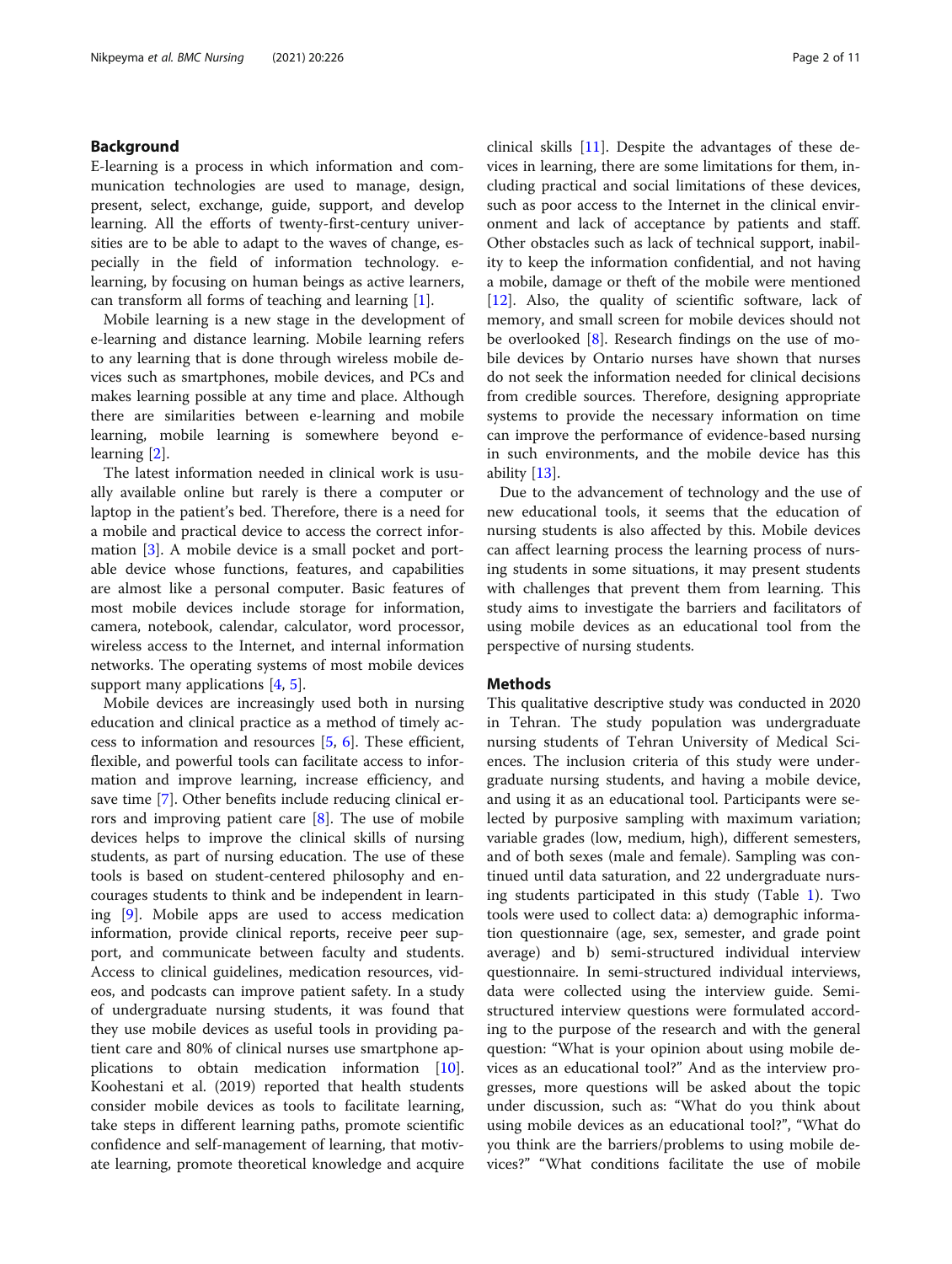| <b>Characteristics of participants</b> | <b>Number</b>  | Percentage |
|----------------------------------------|----------------|------------|
| Age                                    |                |            |
| 20 years                               | 5              | 22.72      |
| 21 years                               | 10             | 45.45      |
| 22 years                               | 7              | 31.81      |
| Gender                                 |                |            |
| Female                                 | 14             | 63.64      |
| Male                                   | 8              | 36.36      |
| Semester                               |                |            |
| Semester 4                             | 3              | 13.63      |
| Semester 5                             | $\overline{2}$ | 9.09       |
| Semester 6                             | 3              | 13.63      |
| Semester 7                             | 6              | 27.27      |
| Semester 8                             | 8              | 36.36      |
| Grade point average                    |                |            |
| $14 - 16$                              | 7              | 31.81      |
| $16 - 18$                              | 9              | 40.90      |
| $18 - 20$                              | 6              | 27.27      |
| Total number                           | 22             | 100        |

devices?" was asked. The interviews were conducted by the researcher.

After obtaining permission to conduct research, eligible samples were selected from the list of undergraduate nursing students. The objectives of the research were explained to them and it was ensured that participation in the research was voluntary and that their information would remain confidential. After obtaining written informed consent, interviews were conducted in the place suggested by the participants (campus, classroom, internship environment). The interviews lasted 45–75 min. To record the data obtained from the interview, a digital voice recorder, and field notes were used to record participants' non-verbal communication and interactions.

At the end of each interview, the recorded information was transferred to the paper after listening 2–3 times in the shortest possible time. Also, after the end of each session, the quality of the field notes was assessed. This process was the same for all interviews. To ensure the accuracy of the information, all the information transferred on paper was reviewed while listening to the recorded sounds. Framework analysis was used to analyze the data [[14\]](#page-10-0). To perform the analysis, the following steps were performed:

1). Familiarization: To conduct this stage of the present study and to achieve a general view and immerse in the data, the recorded interviews were heard several times and the manuscripts and notes in the field were studied. The practice of repetition

in reading manuscripts or listening to interviews helped to become aware of key ideas and repetitive concepts.

- 2). Identifying a thematic framework: In this stage of analysis, after repeated study and review of data, concepts and content that had similar meanings or were related to each other were grouped. For example, issues such as ease of transportation, access to up-to-date information, comprehensive information, and uncertainty about the validity of scientific content on sites were among the themes that emerged after repeated readings of the manuscripts.
- 3). Indexing: To index the data of this study, the manuscripts obtained from the interview, which were classified into different topics, were read and coded over and over again. This step was done manually.
- 4). Charting: After encoding the data obtained from the research, those codes that were assigned to a single topic were determined and placed in a table for easy access to all data.
- 5). Synthesis or Mapping and Interpretation: To combine the data of this study, all the definitions and concepts proposed by the participants were assessed, the relationship between them was determined, and finally, the barriers and facilitators of using mobile devices as an educational tool were clarified.

The trustworthiness of data was determined by Credibility, Dependability, Conformability, Transferability [[15\]](#page-10-0). The credibility of the data of this study was examined through continuous engagement with the data, long-term relationships with some participants in the meetings, and checking the findings with them. In addition, the data were reviewed by other colleagues of the research team. To increase the credibility of the data, the participants were selected from among the students studying in different semesters and the variation of the semester grade point average. To assess the Dependability of the data, the information obtained from individual interviews and field notes were carefully read by at least one member of the research team, and the results were compared. To increase the Conformability of the data, all the information provided by the participants was fully presented. To transfer the data of this study, a rich and complete description of the data and context was provided.

All methods were carried out by relevant guidelines and regulations.

# Findings

Analysis of the data obtained from interviews with undergraduate nursing students about barriers and

| <b>Table I</b> FIEQUETICY GISTIDUTION OF CHARACTERISTICS OF DANICIDANTS |        |            |
|-------------------------------------------------------------------------|--------|------------|
| <b>Characteristics of participants</b>                                  | Number | Percentage |
| Age                                                                     |        |            |
| 20 years                                                                |        | 22.72      |

<span id="page-2-0"></span>Table 1 Frequency distribution of characteristics of participants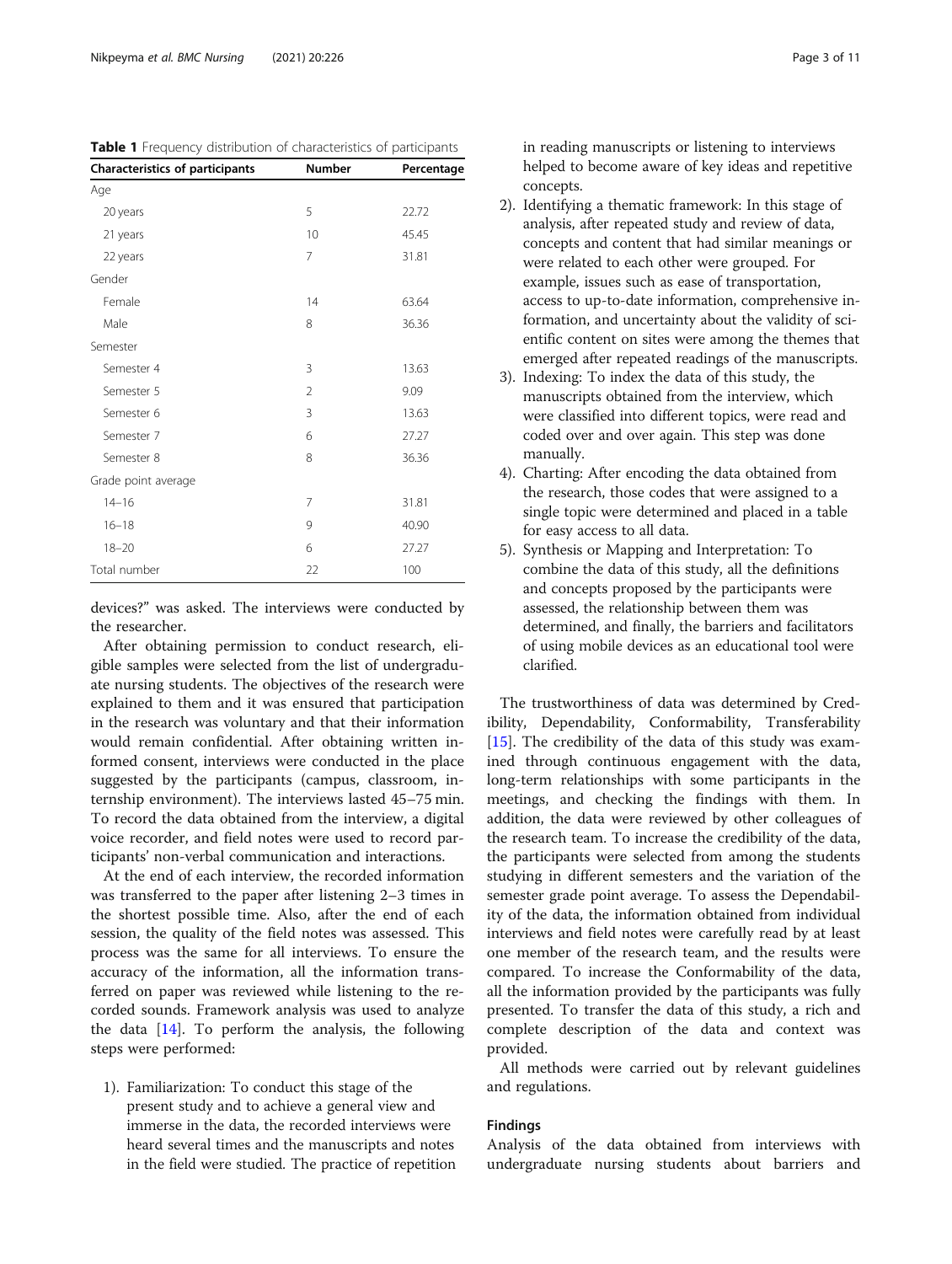facilitators of using mobile devices as an educational tool was presented in two parts: A) Barriers to the use of mobile devices was categorized into 4 main categories (barriers related to mobile devices, barriers related to Internet access, barriers related to information literacy, cultural-environmental barriers) and 15 sub-categories, and B) Factors facilitating the use of mobile devices was categorized in 2 main categories (easy to use of mobile devices and Ease of access to information) and 6 subcategories. (Figure 1), which are described below. Each of the related classes and subcategories is discussed:

- A) Barriers to using mobile devices:
- 1. Barriers related to mobile devices: there are barriers to using mobile devices that may make it difficult to use the device or access information. Subcategories were: filling the device memory, need for an android operating system, fewer features than a computer, and expensive mobile devices.

1–1 Filling the device memory: To store various scientific content, mobile devices must have adequate memory so that more content can be stored on them over time. The device memory may be full or some content may be deleted due to the storage of content or the installation of various programs and applications. Sometimes, due to the full memory of the device, it is

not possible to download some content. A participant said:

"My device memory is not large and sometimes it is not possible to download essential content, and sometimes when the device memory is full, there is a possibility of losing pre-saved files." (P. 5)

2–1 Need for android operating system: Mobile devices may have different operating systems. An android operating system is required to use some educational programs and applications. to access some scientific programs or applications, operating systems such as android are needed, which usually advanced smartphones have this system. A participant stated:

"Advanced operating systems are needed to access software or more information, the type of my mobile is not very good, the more advanced the mobile is better, but it has more entertainment and takes our time to have a learning aspect." (P. 11)

3–1 Fewer features than computers: Mobile devices are a type of small pocket computer, and although they have the capabilities of computers, they have differences compared to computers that may limit their use. Mobile devices, despite their many advanced features, have shortcomings compared to

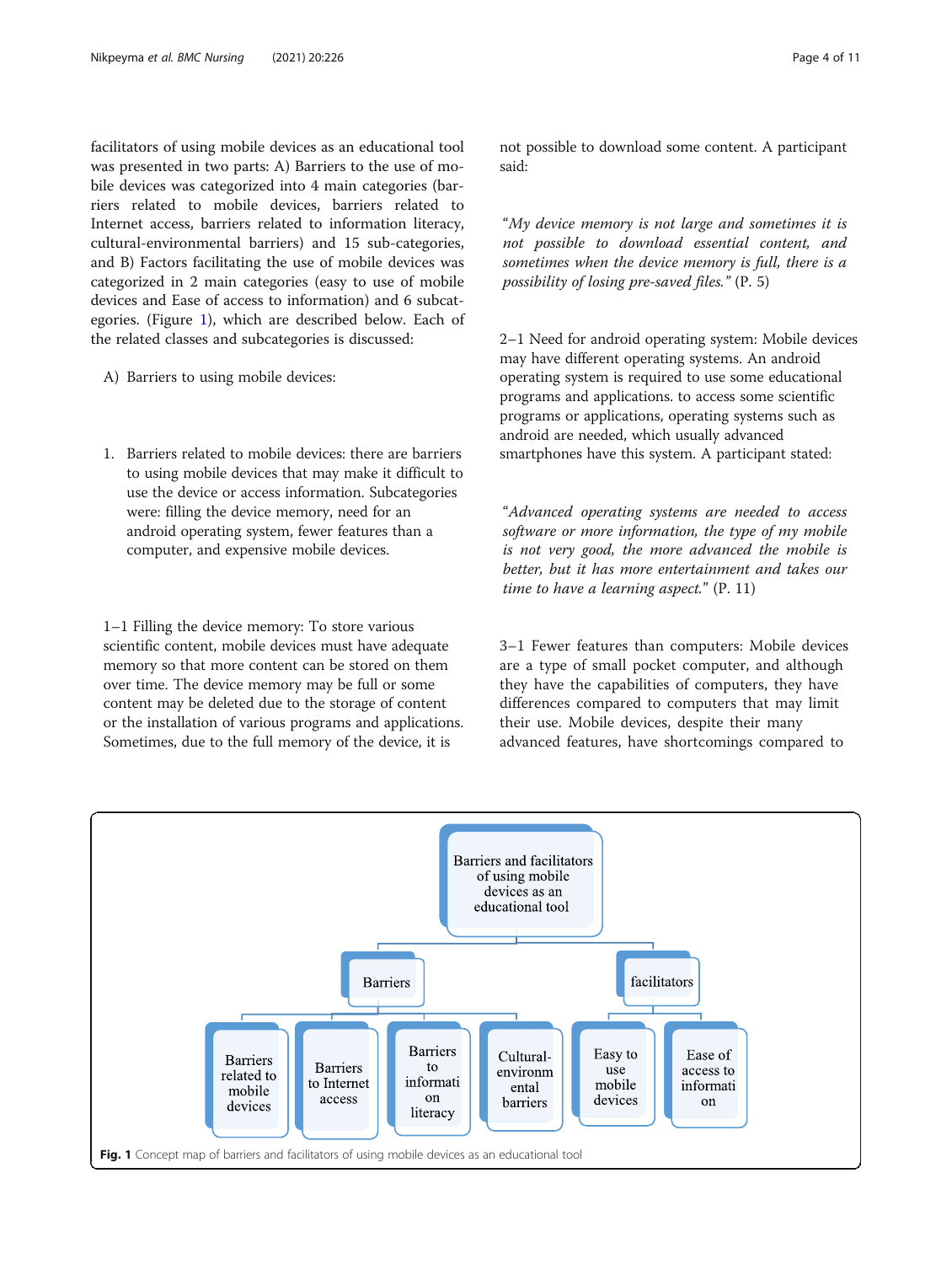computers that may be challenging to use. A participant said:

"I prefer the computer because it is possible to use flash, it is possible to download, and the screen is bigger." (P. 14)

4–1 Expensive mobile devices: Mobile devices that have more advanced features are expensive and not all students may be able to have these devices. A participant said:

"Providing a higher quality phone costs money, and simpler phones do not support some programs, mobiles must have a reputable brand and this is more expensive." (P. 17)

# 2. Barriers related to Internet access

High-speed Internet access is essential for accessing scientific content so that the learning process is not disrupted. This category includes Expensive internet packages and low internet speed.

1–2 Expensive internet packages: To access the Internet, it is necessary to buy Internet packages, which are both expensive and can be used for a short time. Spending money on internet packages was one of the obstacles raised by students. A participant said:

"The price of internet packages is high and after a little searching, these packages run out." (P. 7)

2–2 Low internet speed: High-speed internet increases the speed of accessing articles or downloading scientific topics and can be achieved in a shorter time. Low internet speed or its disconnection reduces the speed of access to the content and is boring. A participant said:

"Internet speed is low and disconnects, sometimes you have to spend a lot of time reading a scientific article or reading drug information." (P. 12)

Due to insufficient access to articles or the full text of them, or the existence of scientific articles only in English, this content may not be used, and sometimes due to the presentation of scientific content without reference, ensuring the validity and accuracy of information and content of some information sites is difficult. In this category are subcategories of uncertainty about the validity of scientific content on the Internet, lack of fluency in English to use scientific content, and lack of access to all information.

1–3 Uncertainty about the validity of scientific content on the Internet: It is difficult to ensure the accuracy of scientific content on some sites, especially when the content is duplicate and without reference. A participant said:

"Some nursing education sites are without reference and their validity cannot be guaranteed." (P. 16)

2–3 Lack of fluency in English to use scientific content: Most up-to-date and valid nursing materials, whether in the form of books or articles, are in English, and if the student is not fluent in English, he/she cannot use it. In another word, fluency in English is necessary to access and use scientific content. A participant stated:

"Sometimes we have to use a dictionary on our mobile regularly, and because speed is important to us, we refer to Persian content, and therefore we may not be able to find the answer to our questions." (P. 13)

3–3 Lack of access to all information: Full-text articles are not always available, and only parts of them may be accessible. In another word, it can only access the abstracts of up-to-date scientific articles, and using fulltext articles requires a fee. A participant said:

"Sometimes we find authoritative scientific articles but they only provide the abstract, and you have to pay for access to the full-text article." (P. 22)

# 4. Cultural-environmental barriers

The use of mobile devices may face physical and human barriers in clinical settings. The use of mobile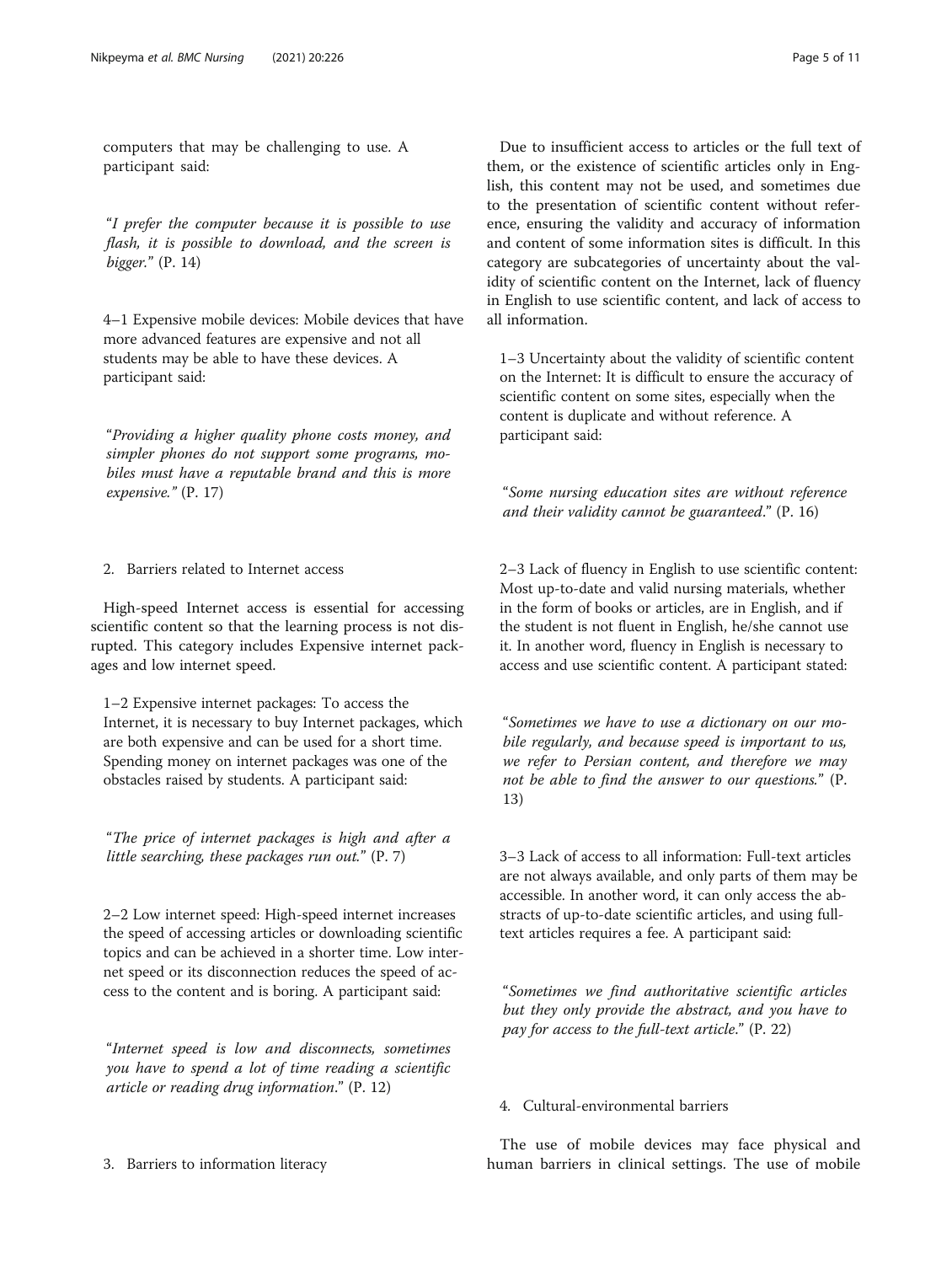devices can affect social interaction and face-to-face communication between students. Also, due to the attractiveness of different sites, the student may spend a lot of time on fun and non-educational activities. This category includes not allowed clinical environments to use their Internet, the possibility of contamination of mobile devices in the clinical environment, lack of a culture of accepting the use of mobile devices for scientific purposes, reducing interpersonal communication, dependence on mobile devices, and unscientific uses.

1–4 Not allowed clinical settings to use their Internet: clinical settings, including hospitals and medical centers, are equipped with Wi-Fi, but nursing students cannot use this possibility. A participant stated:

"Some wards of the hospital have Wi-Fi, but do not provide the password to students, and if you do not have an Internet package, it is not possible to use the Internet." (P. 15)

2–4 Possibility of contamination of mobile device in a clinical setting: Hands may become contaminated during contact with the patient, surfaces, or equipment, and this contamination may be transmitted to the mobile device before hand washing. In clinical settings, including hospitals and medical centers, the use of the mobile device may cause contamination and this contamination is transmitted. A participant stated:

"Contamination of the mobile prevents working with them in clinical settings. For example, I wanted to calculate the dose of the drug. My hand was so dirty, that I could not touch the phone."  $(P. 21)$ 

3–4 Lack of a culture of accepting the use of mobile devices for scientific purposes: The use of mobile devices, as a means of learning, in clinical settings, has not yet been accepted by staff, instructors, and patients and maybe oppose its use. A participant said:

"When I enter the hospital wards or at the patient's bedside, and I have a mobile device in my hand, the staff or the patient may not realize that I am using the phone to search for scientific information or calculate the dose of medicine and they think with the phone I am entertained."  $(P. 14)$ 

4–4 Reducing interpersonal communication: The use of mobile devices can negatively affect interpersonal relationships. In another word, using the mobile device to obtain information and spend time, can harm the human relationship between the student and the instructor, the student, and other students and the student with the patient and staff. Reduced social interaction is one of the disadvantages of using mobile devices. One participant explained:

"Using these tools reduces our contact with friends and the instructor, when the scientific content is explained by the instructor is more useful both in terms of education and communication." (P. 8)

5–4 Dependence on the mobile device: Continuous use of the mobile device to obtain scientific information, and ensure the permanent existence of this device can affect the long-term memory of students, and can scientifically make a person dependent on the device. A participant stated:

"Phones cause us to save information to short-term memory and forget it quickly, and this is not good. Using a mobile, although fast, is also quickly erased from our memory, and the mobile should always be with  $me$ ."  $(P. 9)$ 

6–4 Non-scientific uses: When using mobile devices, due to curiosity or charm of some entertainment sites, it may cause distraction and take a lot of time. The use of mobile devices may become out of scientific mode. A participant said:

"Using mobile makes me spend a lot of time looking at non-educational and non-working sites, and sometimes I come to myself and see that I have been busy for hours without any results." (P. 19)

- B) Factors facilitating the use of mobile devices:
- 1. Easy to use mobile devices

Easy-to-use mobile devices, as small computers, are conditions that make it possible to use this device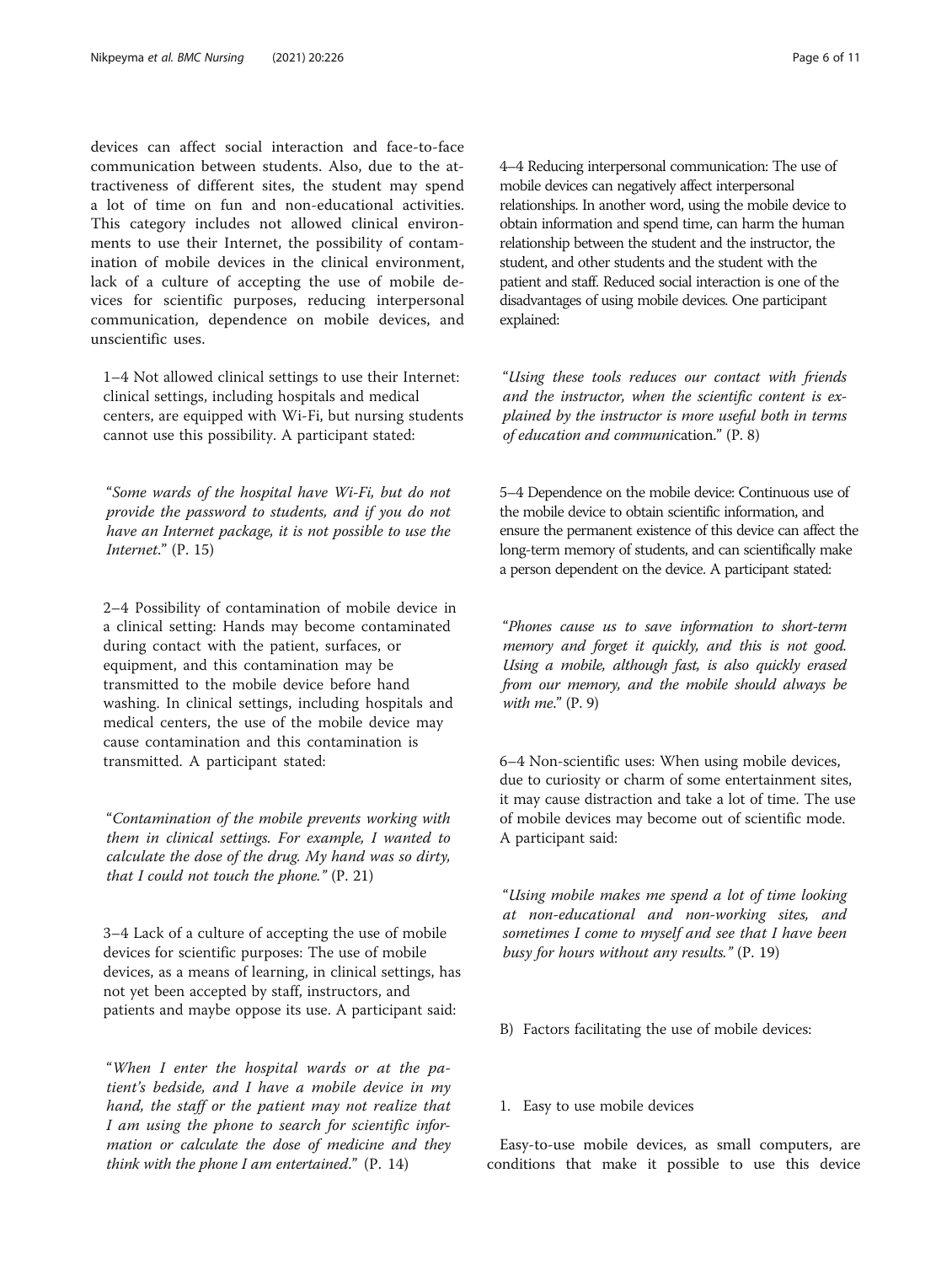everywhere. This category consists of ease of carrying mobile devices.

1–1 Ease of carrying mobile devices: Students introduced mobile devices as light, small and portable devices. One of the participants said:

"These devices are so light and small that they fit easily in the pocket, and can be used in internships." (P. 21)

# 2. Ease of access to information

Ease of access to information means access to required and up-to-date information at any time and place by the user. Mobile devices such as smartphones can both access and store information so that it can be used when needed. This category has 5 sub-categories: access to upto-date information, the possibility of updating the programs installed on the mobile device, the combination of theoretical and practical training in the clinical setting, the possibility of storing and accessing resources, and comprehensive information.

1–2 Access to up-to-date information: It is possible to communicate with the world by using mobile devices, and while having access to up-to-date scientific information in the field of nursing, it is possible to communicate and ask questions from scientific and expert people. One of the participants stated:

"We can easily use up-to-date methods to learn ECG interpretation or calculate the dose of drugs. How much medicine should this patient with this condition take per minute? To make sure, I also calculated manually, the answer was the same" (P.19)

2–2 Possibility to update the programs installed on the mobile device: To learn some scientific content, there are up-to-date software and applications that can be installed on mobile devices. A participant stated:

"You can update the program or application on the mobile. You may see a newer program on another friend's mobile and want to download that program." (P.1)

3.2 Combination of theoretical and practical training in the clinical setting: Using mobile devices, clinical skills

can be combined with knowledge and scientific information related to the same skill. A participant said:

"When I go to the patient's bedside, I cannot take a book or a computer with me, but I can use my mobile phone and, while practicing my clinical skills, be scientifically confident." (P. 10)

4–2 Possibility of storing and accessing resources: Mobile devices can store scientific content on them. Storing information on mobile devices helps to be able to refer to them when needed or to read them at the right time to remember. A participant said:

"Sometimes I save the PDF file of the books and when I need it, I go to the list and find the content. It would be great if they could provide a PDF of the nursing reference translated into Persian so that it can be used on the phone, and this is very good because it takes time to read English references." (P. 16)

5.2 Comprehensive information: Mobile devices can provide access to comprehensive information at any time and place. A participant stated:

"When you want to assess the patient and take a history, although the patient file can help, to complete information about the disease and medications, you can search the valid sites and find the answer to the question." (P. 13)

# **Discussion**

The findings of this study showed that barriers to using mobile devices as an educational tool in 4 main categories: a) barriers related to mobile devices, b) barriers related to internet access, c) barriers related to information literacy, and d) cultural-environmental barriers.

## Barriers related to mobile devices

The results of this study showed that mobile devices have limitations compared to computers. Among these limitations is the lack of memory capacity of mobile devices that cannot store all the scientific, useful, and practical information, or the small size of the mobile device that prevents reading content or viewing educational images and videos. Also, to use some applications, the Android operating system is required. Strandell-Laine et al.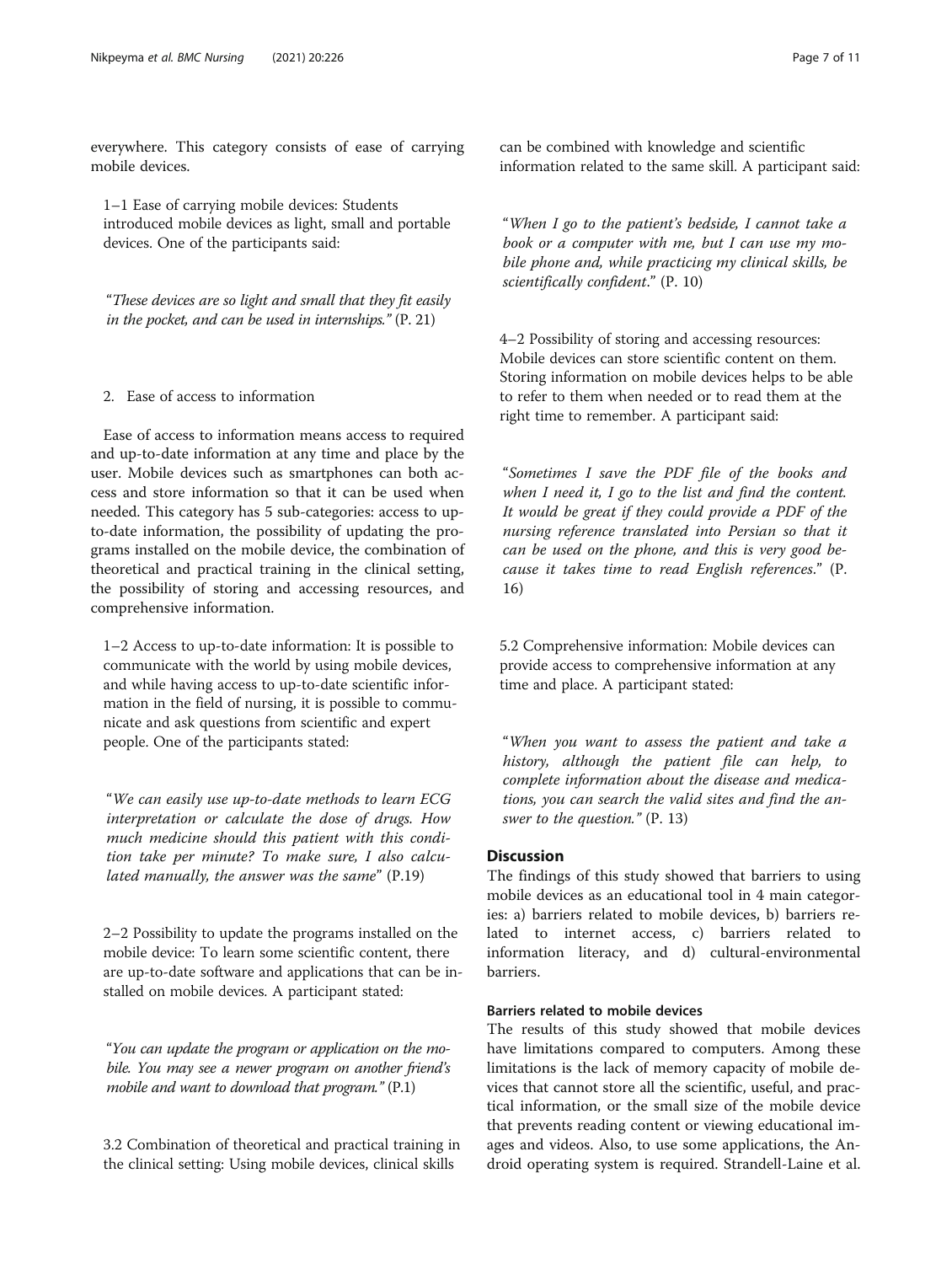(2015) reported the small size of the mobile device screen compared to a computer as a barrier to using these devices [[16\]](#page-10-0). George et al. (2017) reported that despite the possibilities of mobile devices, due to the small size of the screen or the inability of some of these devices to use scientific content, medical students prefer computers to conduct evidence-based research [\[10](#page-10-0)]. Computers are not portable, but they have more capabilities and may be more useful for storing information or searching for resources. Due to the small screen and portability of mobile electronics, there are problems for the health of their users compared to computers. These problems include eye fatigue due to the small font and pressure on the neck due to improper positioning when using them.

Another barrier to the use of mobile devices was the high cost of these devices, which were not available to all students, especially the advanced type. Different results of studies have been expressed about the price of mobile devices. Mobile device such as smartphones have been popular among higher education students for various reasons, such as being cheaper than pocket computers [[2\]](#page-9-0). Initially, buying a mobile device is expensive, but due to its useful applications as an educational tool, it is cost-effective. In another study, lack of access to mobile devices due to their high cost was one of the obstacles to the development of e-learning [\[17](#page-10-0)]. Mobile devices are more vulnerable because they may fall and break, and while it takes time to repurchase, a lot of money has to be paid.

#### Barriers to internet access

The results of this study showed that the high cost of internet packages and low speed of internet are barriers to using mobile devices as an educational tool. Internet packages cost a lot, which is a high cost for a student, and because the internet speed is low, the search for scientific content is slow, and after a little use, the internet package runs out. In some studies, problems with Internet connection in the clinical environment were mentioned as barriers to the use of mobile technology [[17](#page-10-0), [18\]](#page-10-0). O'Doherty et al. (2018) also found that one of the barriers to using mobile technology in learning is the lack of continuous access to the internet due to a lack of financial resources [\[17](#page-10-0)]. Lack of internet speed to search for scientific materials causes fatigue, while interrupting the search may reduce the student's motivation to continue the search.

# Barriers to information literacy

The results of this study showed that participants are sometimes unsure of the validity of scientific content available on the internet or due to lack of English language proficiency, cannot use English language scientific content. Participants also stated that sometimes they could not access full-text articles and that this would cost money. In other words, students' ability to use and evaluate scientific and valid information is low, or they cannot use the available technology well to access useful content. Lin&Lin (2016) stated that the credibility of the virtual environment is important for learning. Despite the rapid growth of information and the advancement of communication technologies, there is still a lack of a technology-based learning approach to integrate real and virtual environments to solve problems in nursing education [\[19](#page-10-0)]. Although e-learning and the use of mobile devices have advanced in education, the method of teaching is individual and there is still no single solution for validating or verifying information. Studies have reported that despite the effectiveness of mobile learning tools in increasing nursing students 'knowledge and clinical skills, their satisfaction with learning based on mobile learning tools has not been high, which may be due to students' lack of familiarity with new technologies [[18](#page-10-0), [20](#page-10-0)].

# Cultural-environmental barriers

The use of mobile devices may encounter physical and human barriers in clinical settings. Lack of permission to use the internet in clinical settings, lack of a culture of using mobile devices, and its rejection by staff for scientific purposes were barriers mentioned by the participants. Clinical settings are equipped with Wi-Fi and high-speed internet but do not provide students with a password to use it. On the other hand, the use of mobile devices by students in clinical settings may be resisted by staff, patients, or educators, and they do not view these devices as a means of teaching and learning, but as a means of escape from the responsibility of caring for the patient. Strandell-Laine et al. (2015) found that the prevailing culture in hospital wards during clinical practice includes the law prohibiting the use of mobile devices in wards, negative attitudes of staff, and hospital rules as barriers to mobile devices [[16\]](#page-10-0). The culture of using mobile devices as an educational tool requires rules and regulations, and these rules must be accepted by the nursing staff. The nursing staff believes that the nursing profession is based on clinical skills and that students should be involved in providing patient care. Nursing staff still consider mobile devices as a means of entertainment or non-educational means, which diverts students from providing care to the patient. George et al. (2017) also reported that nursing students consider mobile devices as useful tools in providing patient care and clinical decision making, but nursing administrators consider the use of these devices in the patient's bed as unprofessional and immoral [\[10\]](#page-10-0).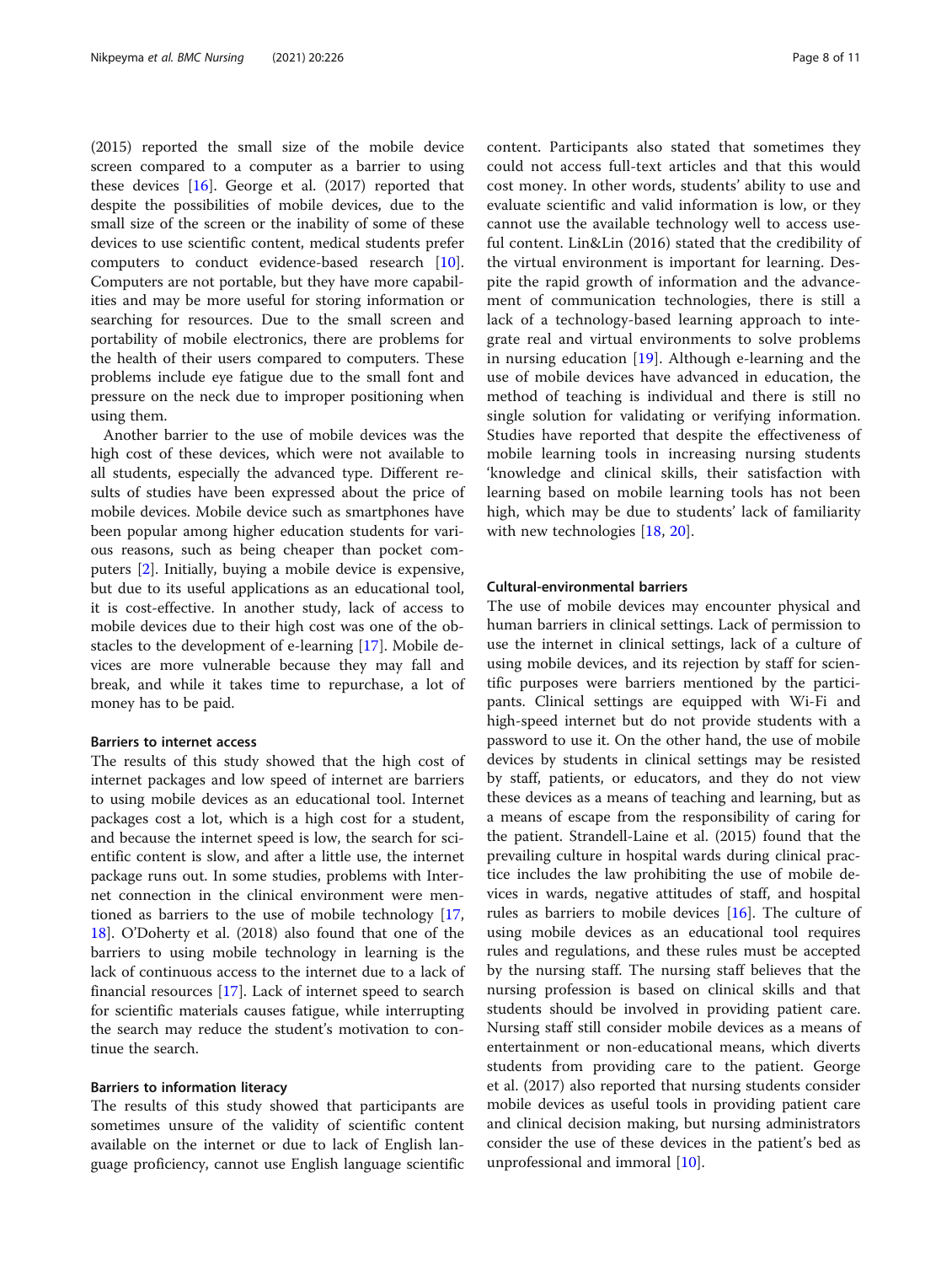Another barrier mentioned by the participants in this study was the possibility of contaminating mobile devices at the patient's bedside. In hospital wards, the possibility of transmission, especially through the hands, is high, making it difficult to use mobile devices. Lin&Lin (2016) also found that negative perceptions of staff and patients, and issues such as difficulty in keeping patient information confidential and the possibility of infection transmission were reported as barriers to the use of mobile devices [\[19](#page-10-0)]. Another barrier was the reduction of interpersonal communication. The students expressed that the use of mobile devices affects the interaction with the instructor, friends, staff, and especially patients, and reduces the feeling of empathy and sympathy, and patients may feel that their needs are not taken into account or disrespected. Yahyazadeh et al. (2016) also reported that the use of mobile devices may affect nursing students 'empathy for patients and even interfere with care, such as prescribing medications and endangering patients' safety [\[21](#page-10-0)]. Patients need attention, tend to talk about their needs and problems with health care providers, and feel empathy or sympathy. The use of mobile devices as an educational tool is based on individual education and one of the disadvantages of this educational method is the reduction of interpersonal interactions and sometimes social isolation.

Mobile device dependence and unscientific uses were other barriers expressed by participants. Mobile device dependence means that it is necessary to answer scientific or non-scientific questions or to find appropriate solutions, and this may reduce the power of thinking and analysis or the use of individual memory, and even Influence people to study and search. Using mobile devices sometimes leads to searching on unscientific and fun sites, and this is both time-consuming and an obstacle to achieving learning goals. Kahyaoglu Sut, et al. (2016) also reported that excessive use of mobile devices may be a form of entertainment and spending time on social networks and cause disorders in students' mental health, so that their social relationships are reduced and cause social isolation, loneliness and even become depressed [\[22](#page-10-0)]. Sometimes dependence on mobile devices causes addiction for the student and the distance of these devices can cause a feeling of social anxiety in the student.

In explaining the opinions of nursing students, facilitators of using mobile devices as an educational tool are divided into 2 main categories: a) easy use of mobile devices and b) ease of access to information.

#### Easy use of mobile device

The easy use of mobile devices meant that these devices, in addition to having the facilities of a computer, are small and portable and can be used everywhere. In nursing education, the use of mobile devices goes beyond storing and organizing information or wireless access to the internet and is used for clinical reasoning to solve problems and clinical decisions [[4\]](#page-9-0). Students' learning needs are different and mobile devices, as student-centered learning tools, can meet the different needs of students in a variety of learning situations. Hee-Kim & Park (2019) also stated that the use of mobile devices promotes active learning in students and promotes cooperation and communication between students and due to their small size and lightness, these devices are easily used for access to social media and scientific communication with researchers and experts [\[20](#page-10-0)].

## Ease of access to information

The results of this study showed that mobile devices facilitate access to information and make it possible to combine theoretical training and clinical skills. In other words, students can access credible resources at any time and find appropriate answers to their educational or clinical questions (such as drug side effects, nursing care). They can also answer questions related to clinical skills and patient care while performing procedures or clinical skills or even access instructional videos on how to do clinical skills. Strandell-Laine et al. (2015) also found that mobile devices can help nursing students make decisions, access information, and facilitate learning in clinical education  $[16]$  $[16]$ . Access to up-to-date and scientific information helps the student to analyze, critique or prioritize information and can meet the cognitive goals of education. Also, the implementation of innovative methods of nursing education provides the learner to move without time and space limitations, because nursing education is a combination of conceptual knowledge and practical skills in different places such as classrooms, laboratories, and clinical wards, and nursing students can access information [[11,](#page-10-0) [23](#page-10-0)].

The results of this study showed that one of the factors facilitating the use of mobile devices as an educational tool is the possibility to update the programs installed on the mobile device. This means that some nursing education applications or care plans and clinical guidelines are updated, and students can replace these new programs with previous programs on their mobile devices and access new and up-to-date information. George et al. (2017) reported that students pay more attention to mobile learning tools than reference books because the instructions are constantly updated and their applications are often free. The use of applications in the nursing education program leads to active learning and the provision of evidence-based nursing care [[10\]](#page-10-0). Kim&Suh (2018) reported that the use of nursing skills applications on mobile devices is effective on knowledge, self-efficacy, and implementation of nursing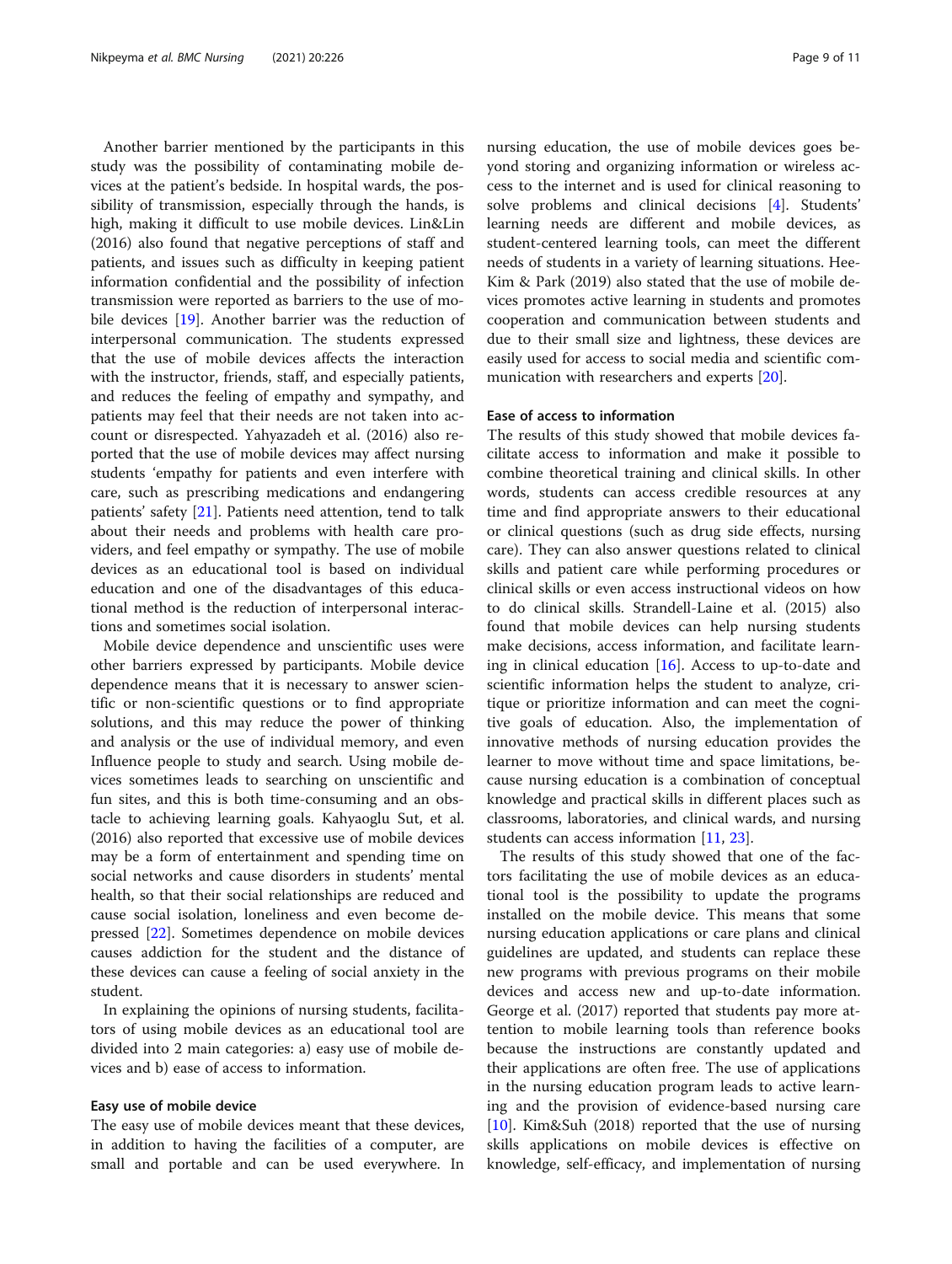<span id="page-9-0"></span>students' skills [[9\]](#page-10-0). Because the nursing profession is a theoretical-practical profession, so knowledge and skills are combined, and mobile devices as educational tools can increase people's knowledge and by simulating or nursing skills videos, strengthen students' skills.

The results of this study showed that one of the factors facilitating the use of mobile devices by students has been the possibility of storing and accessing comprehensive resources and information. This means that students can store up-to-date scientific information on their mobile devices and use it if needed. In addition, in the case of an educational subject, they can access various authoritative sources and obtain comprehensive information about a scientific subject. Chase et al. (2018) also stated that mobile devices provide access to a wide range of resources, including anatomy, medication information, clinical scoring systems, and e-books for medical students. Mobile devices, like traditional education, are effective both in clinical settings and informal educational settings and increase the speed and ease of access to information [[12\]](#page-10-0). Also, the use of mobile devices, as an educational tool in nursing, can facilitate access to resources for teachers and learners and provide communication between the real and virtual worlds [[19](#page-10-0)].

One of the limitations of qualitative research is the generalizability of the findings, which is no exception to this research, while this research is based on the cultural context of Iran. According to the findings of this study, it is suggested that solutions remove barriers to the use of mobile devices as an educational tool from the perspective of nursing students and teachers. Also, strategies to promote the use of mobile devices as an educational tool in theoretical and practical nursing courses to be examined.

# Conclusion

The results of this study showed that mobile devices are used as an educational tool by nursing students and are effective in increasing their knowledge and learning clinical skills. In this study, the most important barriers mentioned in using mobile devices as an educational tool included: barriers related to mobile devices, barriers related to Internet access, barriers related to information literacy and culturalenvironmental barriers, and the most important facilitating factors The user included easy access to information and easy use of mobile devices. The results of this study help educational administrators and curriculum planners in the field of nursing to take action to remove the barriers by considering the benefits of mobile devices and pay more attention to use mobile devices to develop e-learning in theoretical courses and clinical skills of nursing students.

The online version contains supplementary material available at [https://doi.](https://doi.org/10.1186/s12912-021-00750-9) [org/10.1186/s12912-021-00750-9.](https://doi.org/10.1186/s12912-021-00750-9)

## Additional file 1.

#### Acknowledgments

The researchers thank all the nursing students participating in this study.

#### Authors' contributions

Study conception and design: N. N, M. Z, A.M. Data collection: N.N. Data analysis and interpretation: N. N, M. Z, A.M. Drafting of the article: N.N. All authors have read and approved the manuscript, and ensure that this is the case.

#### Funding

No specific funding has been received from any individual or institution for this research.

#### Availability of data and materials

The datasets used and/or analyzed during the current study are available from the corresponding author on request.

#### Declarations

#### Ethics approval and consent to participate

This research has been registered in the Medical Ethics Committee of Tehran University of Medical Sciences with the number IR.TUMS.MEDICINE.REC.1399.390, and written informed consent were obtained from all participants. All methods were performed in accordance with the relevant guidelines and regulations.

#### Consent for publication

Not applicable.

#### Competing interests

The authors declare that they have no competing interests.

#### Author details

<sup>1</sup>Department of Community Health and Geriatric Nursing, School of Nursing and Midwifery, Tehran University of Medical Sciences, Tehran, Iran. 2 Department of eLearning in medical education, Virtual School of Tehran University of Medical Sciences, Naderi Street, Keshavarz Blvd, Tehran, Iran.

#### Received: 21 April 2021 Accepted: 26 October 2021 Published online: 10 November 2021

#### References

- 1. Ghasemi M, Fardanesh H, Hatami J, Ahmady S. Evaluation of the electronic learning system of medical education (case study of Shahid Beheshti medical school). Educ Strategy Med Sci. 2018;11(4):39–52 [http://edcbmj.ir/a](http://edcbmj.ir/article-1-1618-en.html) [rticle-1-1618-en.html](http://edcbmj.ir/article-1-1618-en.html).
- 2. Abu-Al-Aish A, Love S. Factors influencing students' acceptance of mlearning: an investigation in higher education. Int Rev Res Open Distrib Learning. 2013;14(5):82–107. <https://doi.org/10.19173/irrodl.v14i5.1631>.
- 3. Johansson PE, Petersson GI, Nilsson GC. Nursing students' experience of using a personal digital assistant (PDA) in clinical practice—an intervention study. Nurse Educ Today. 2013;33(10):1246–51. [https://doi.org/10.1016/j.](https://doi.org/10.1016/j.nedt.2012.08.019) [nedt.2012.08.019](https://doi.org/10.1016/j.nedt.2012.08.019).
- 4. Jeffrey K, Bourgeois S. The effect of Personal Digital Assistants in supporting the development of clinical reasoning in undergraduate nursing students: a systematic review. JBI Evidence Synthesis. 2011;9(2):38–68. [https://doi.org/1](https://doi.org/10.11124/01938924-201109020-00001) [0.11124/01938924-201109020-00001](https://doi.org/10.11124/01938924-201109020-00001).
- 5. Lindquist A, Johansson P, Petersson G, Saveman BI, Nilsson G. The use of the personal digital assistant (PDA) among personnel and students in health care: a review. J Med Internet Res. 2008;10(4):e3. [https://doi.org/10.21](https://doi.org/10.2196/jmir.1038) [96/jmir.1038.](https://doi.org/10.2196/jmir.1038)
- 6. Farrell MJ, Rose L. Use of mobile handheld computers in clinical nursing education. J Nurs Educ. 2008;47(1):9–13. [https://doi.org/10.3928/01484834-2](https://doi.org/10.3928/01484834-20080101-03) [0080101-03.](https://doi.org/10.3928/01484834-20080101-03)